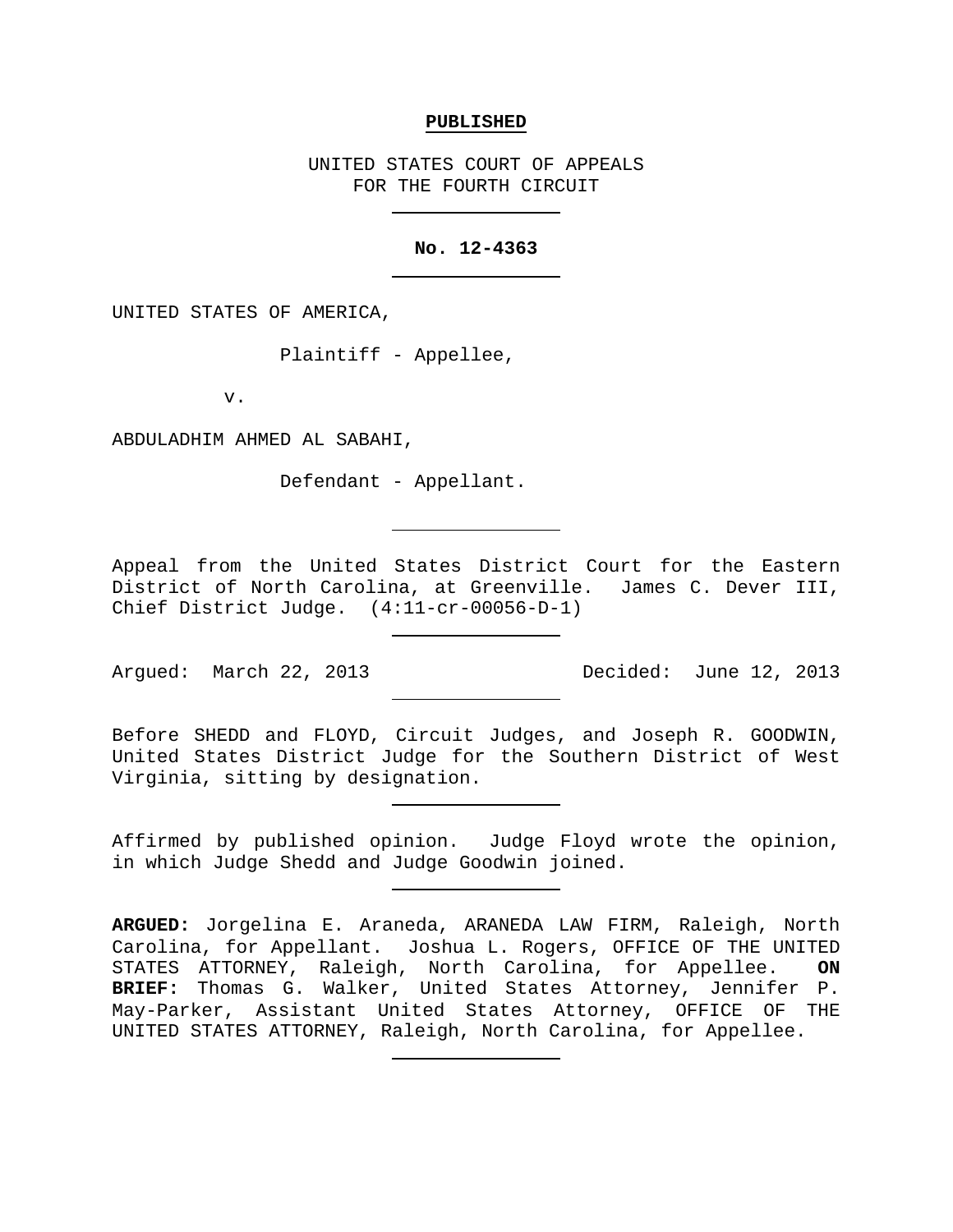FLOYD, Circuit Judge:

On October 25, 2011, Appellant Abduladhim Ahmed Al Sabahi was charged in a four-count superseding indictment with knowingly possessing firearms while illegally and unlawfully present in the United States, in violation of 18 U.S.C. §§ 922(g)(5)(A) and 924(a)(2). A jury found Al Sabahi guilty of three counts. Al Sabahi appealed, alleging that he was not illegally or unlawfully present in the United States, that the district court committed a Confrontation Clause violation, and that the evidence was insufficient to support his conviction. We now affirm.

# I.

### A.

On November 12, 1997, Al Sabahi—a native of Yemen—entered the United States using a visa that expired in May 1998. Al Sabahi remained in the United States after his visa expired without obtaining authorization to do so. On January 10, 2003, Al Sabahi voluntarily registered with the National Security Entry-Exit Registration System (NSEERS), a War on Terror-related program pursuant to which non-immigrant men of certain ages and from certain countries were fingerprinted, photographed, and interviewed. Immigrations and Customs Enforcement then placed Al Sabahi in removal proceedings because he had overstayed his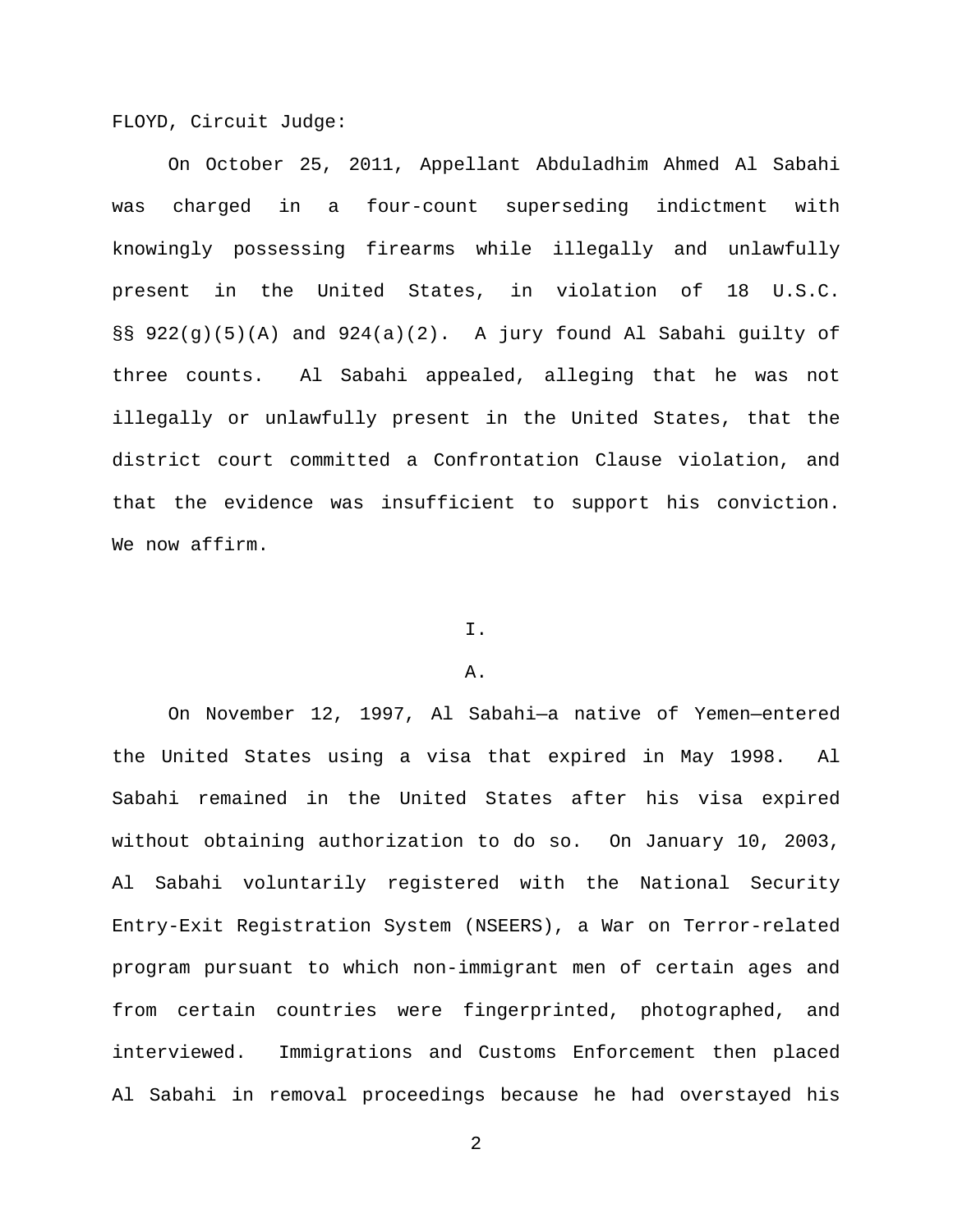visa. In August 2003, Al Sabahi married a United States citizen, and he thereafter filed an I-485 application to legalize his presence in the United States.

At the time of the events relevant to this case, Al Sabahi worked at Scooters In and Out convenience store in Littleton, North Carolina. On February 15, 2007, a Pepsi employee named Jonathan Mosley came to Scooters to remove a Pepsi cooler. Al Sabahi placed a .9-millimeter pistol on the store's counter during Mosley's visit. According to Mosley, Al Sabahi told him that he could not take the cooler. Mosley then left the store and called his supervisor, Donald Ferguson. When Ferguson arrived, he saw the gun and realized that Al Sabahi was not going to release the cooler. Ferguson then called Mike Suggs, the chief of the Littleton Police Department. Suggs did not see the gun when he arrived, but he had seen it on prior occasions. Suggs told Al Sabahi to keep the gun under the store's counter.

On March 18, 2007, Suggs and other officers were conducting a traffic checkpoint. Officer Shane Jenkins stopped Al Sabahi, who was driving a gold Toyota Camry. Although Ali Saleh—the owner of Scooters—owned the car, Al Sabahi frequently borrowed it. Suggs looked down at the car's floorboard and saw part of a pistol grip. He asked Jenkins to remove Al Sabahi from the car and then retrieved a .9-millimeter pistol from the vehicle. Suggs was familiar with the pistol and was aware that Al Sabahi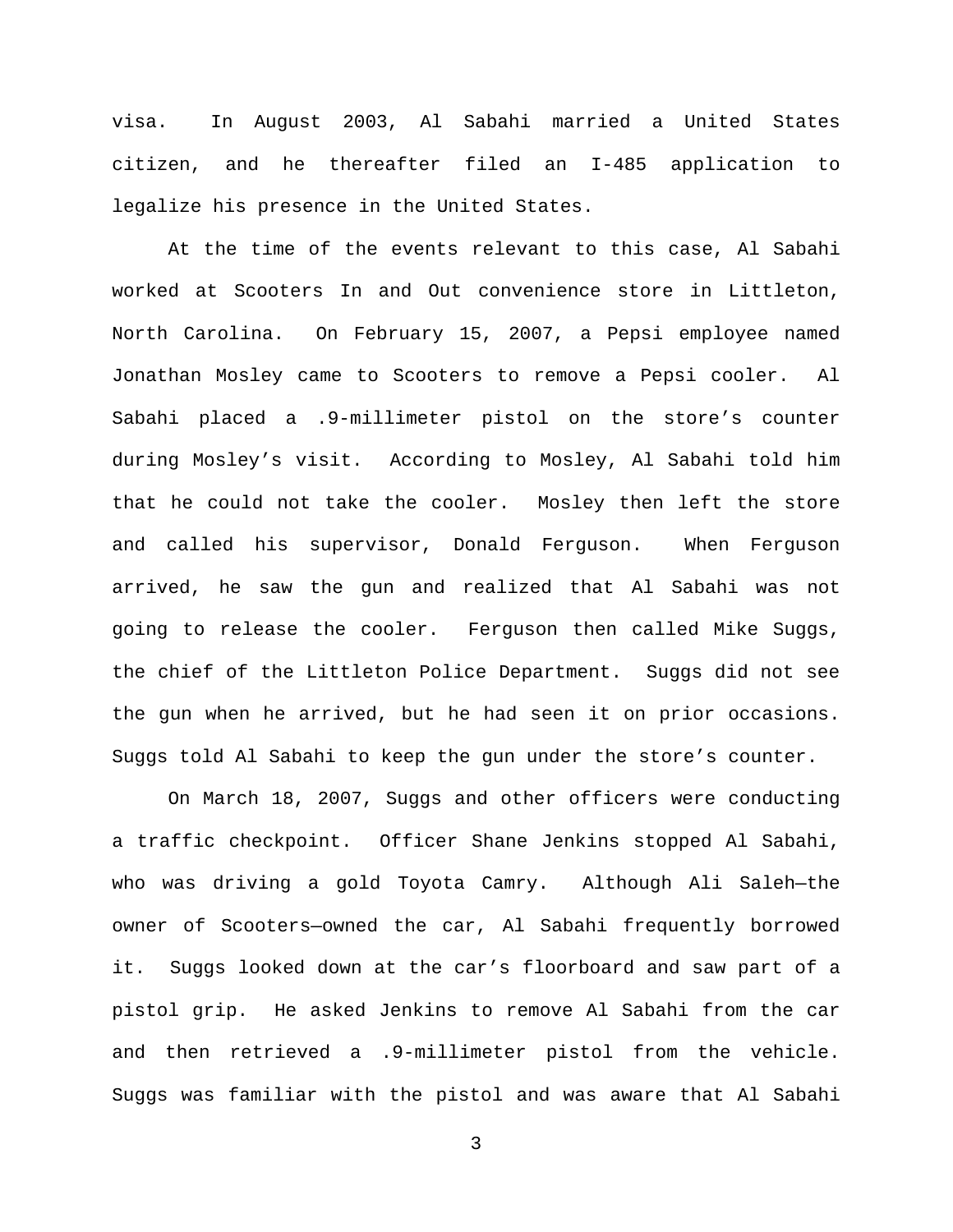sometimes carried it in the vehicle. Suggs instructed Jenkins to charge Al Sabahi with carrying a concealed weapon.

On May 9, 2007, Ronald Lee came to Scooters to sell a .380 caliber handgun to Saleh. Saleh was not present at the store, so Al Sabahi took cash from the register and purchased the firearm. Lee prepared a receipt in Al Sabahi's name. When Saleh found out that Al Sabahi had bought the gun, he contacted Lee and told him that Al Sabahi was an illegal alien and should not have purchased a firearm. Lee later met with Saleh and prepared a new receipt that named Saleh as the purchaser.

Saleh testified that, on September 7, 2007, he went home and found Al Sabahi drunk, carrying the .380-caliber handgun, and claiming that it belonged to him. Al Sabahi then left with the firearm, and Saleh reported the theft to the police. Jenkins later retrieved the gun from one of Saleh's relatives.

## B.

On May 24, 2011, Al Sabahi was charged in a two-count indictment with violating 18 U.S.C. §§ 922(g)(5)(A) and  $924(a)(2)$ . These provisions make it a crime for "an alien . . . illegally or unlawfully in the United States" to knowingly "possess in or affecting commerce, any firearm or ammunition." 18 U.S.C. § 922(g)(5)(A); see also id. § 924(a)(2) (subjecting individuals who knowingly violate § 922(g)(5)(A) to a fine and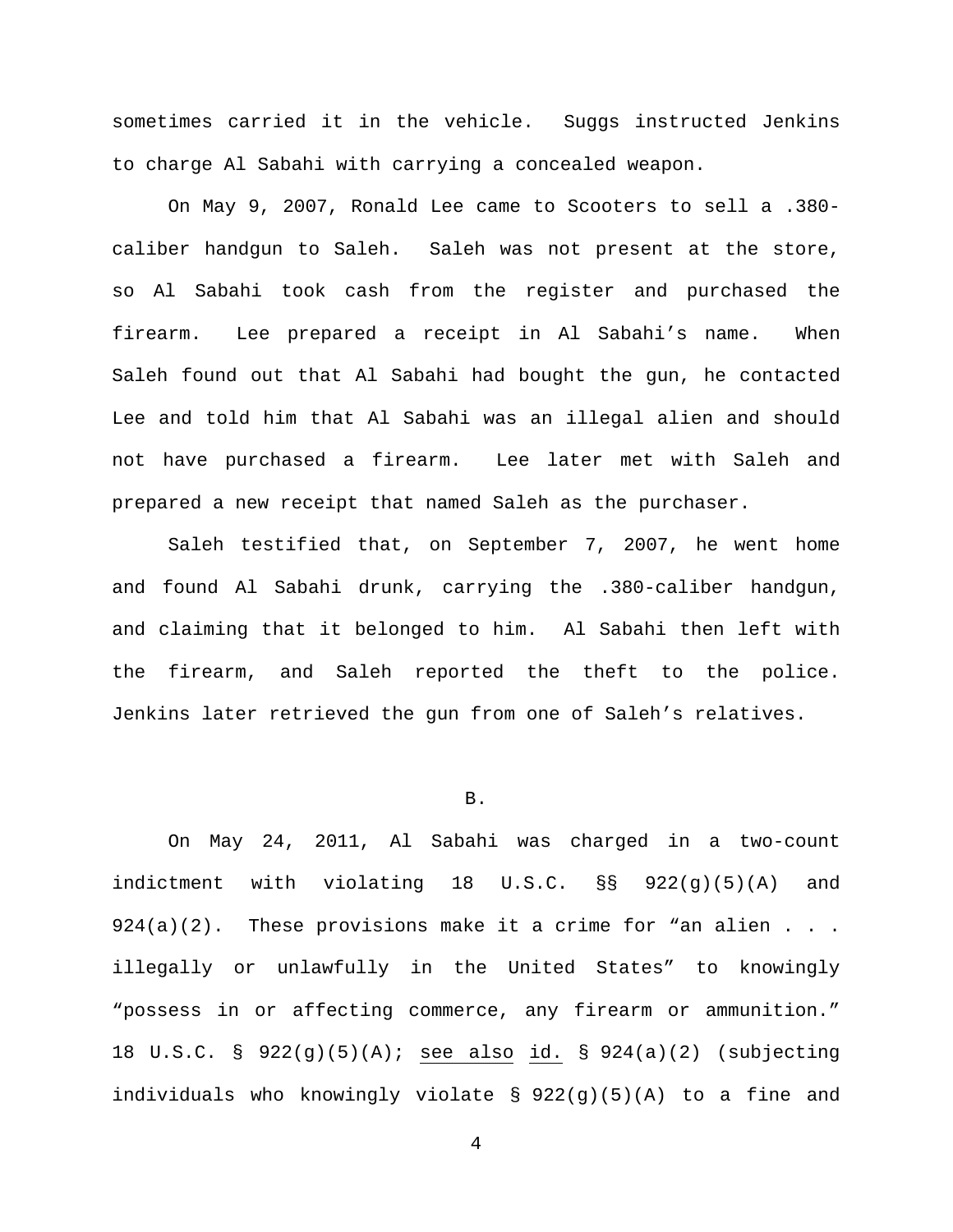up to ten years' imprisonment). Al Sabahi moved to dismiss the indictment on August 12, 2011, arguing that he was not illegally or unlawfully in the United States because he registered with NSEERS and had filed an I-485 application for an adjustment of his status. Al Sabahi also contended that only an immigration judge had jurisdiction to determine whether he was legally present in the United States because he had been placed in removal proceedings. The district court denied Al Sabahi's motion to dismiss.

On October 25, 2011, Al Sabahi was charged once again in a four-count superseding indictment with violating 18 U.S.C.  $\S$ § 922(g)(5)(A) and 924(a)(2). Count One concerned the February 15, 2007, incident with the .9-millimeter pistol that took place at Scooters; Count 2 related to the March 18, 2007, incident with the same gun that occurred during the traffic stop; Count Three involved the May 9, 2007, incident in which Al Sabahi purchased the .380-caliber handgun; and Count Four concerned the September 7, 2007, incident involving the same gun, which took place at Saleh's residence.

Al Sabahi's trial took place from January 23, 2012, to January 25, 2012. At trial, Al Sabahi attempted to introduce a 911 telephone call report concerning his encounter with the Pepsi employee. The district court held that the document did not fall within any exceptions to the rule against hearsay and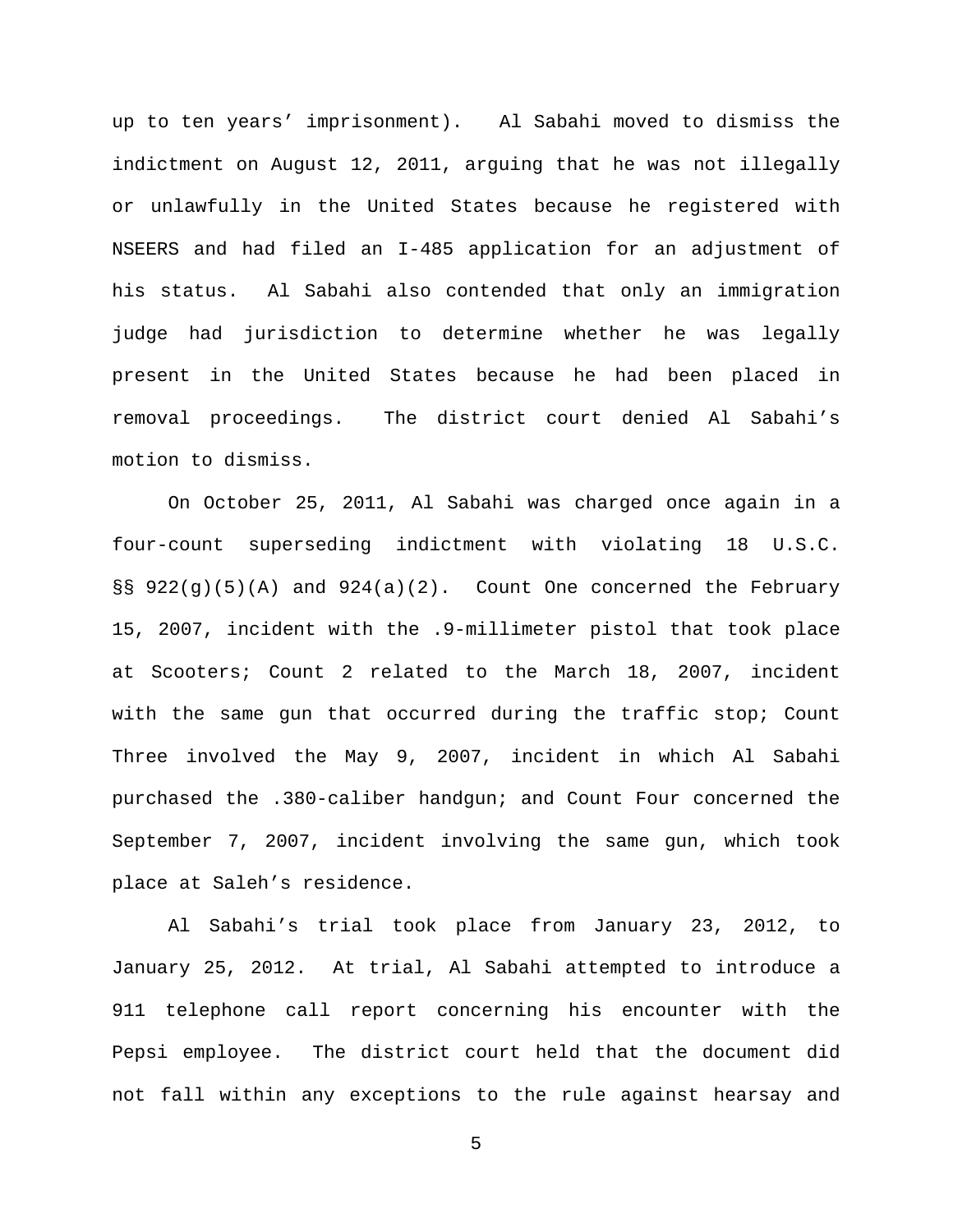that, even if it did, the court would exclude it under Federal Rule of Evidence 403. A jury found Al Sabahi guilty on Counts One, Two, and Three and not guilty on Count Four. The district court sentenced Al Sabahi to twenty-seven months' imprisonment on each count, to be served concurrently. Al Sabahi filed a timely appeal, and we have jurisdiction pursuant to 28 U.S.C. § 1291.

#### II.

We turn first to Al Sabahi's argument that the district court should not have found that he was illegally or unlawfully present in the United States. We review de novo the district court's ruling on Al Sabahi's motion to dismiss the indictment. United States v. Brandon, 298 F.3d 307, 310 (4th Cir. 2002).

#### A.

Federal regulations recognize that "[a]lien[s] illegally or unlawfully in the United States" include "nonimmigrant[s] . . . whose authorized period of stay has expired." 27 C.F.R. § 478.11. As a general matter,

an alien who is only permitted to remain in the United States for the duration of his or her status . . . becomes "illegally or unlawfully in the United States" for purposes of  $\S$  922(g)(5)(A) upon commission of a status violation. We look to the date of the status violation to determine when the alien's presence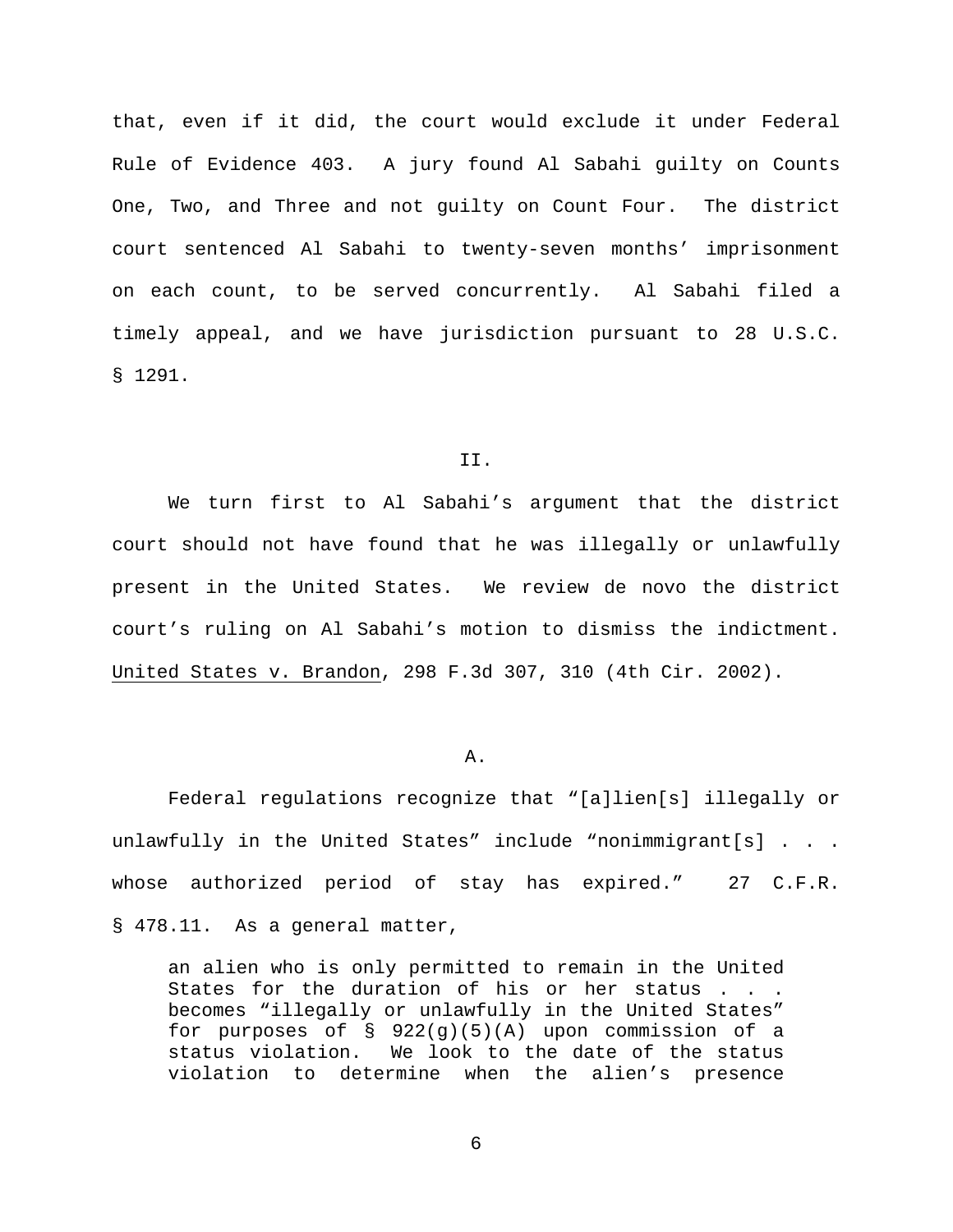became unauthorized, not to when that violation is recognized by official decree.

United States v. Atandi, 376 F.3d 1186, 1188 (10th Cir. 2004) (footnote omitted); see also United States v. Latu, 479 F.3d 1153, 1159 (9th Cir. 2007); United States v. Bazargan, 992 F.2d 844, 847-48 (8th Cir. 1993). Furthermore, "an alien who has acquired unlawful or illegal status (either by overstaying a visa or illegally crossing the border without admission or parole) cannot relinquish that illegal status until his application for adjustment of status is approved." United States v. Elrawy, 448 F.3d 309, 314 (5th Cir. 2006). Al Sabahi remained in the United States after his visa expired, and his request for adjustment of status has not been approved. Therefore, under these general principles, Al Sabahi was illegally or unlawfully in the United States at the time he possessed the firearms in question.

## B.

Despite these general rules, Al Sabahi makes two arguments that he was not illegally or unlawfully present in the United States under 18 U.S.C. §  $922(g)(5)(A)$ . First, he contends that he was "in effect 'paroled'" via 8 U.S.C. § 1182(d) when he registered through NSEERS. Pursuant to 27 C.F.R. § 478.11, aliens are not illegally or unlawfully in the United States if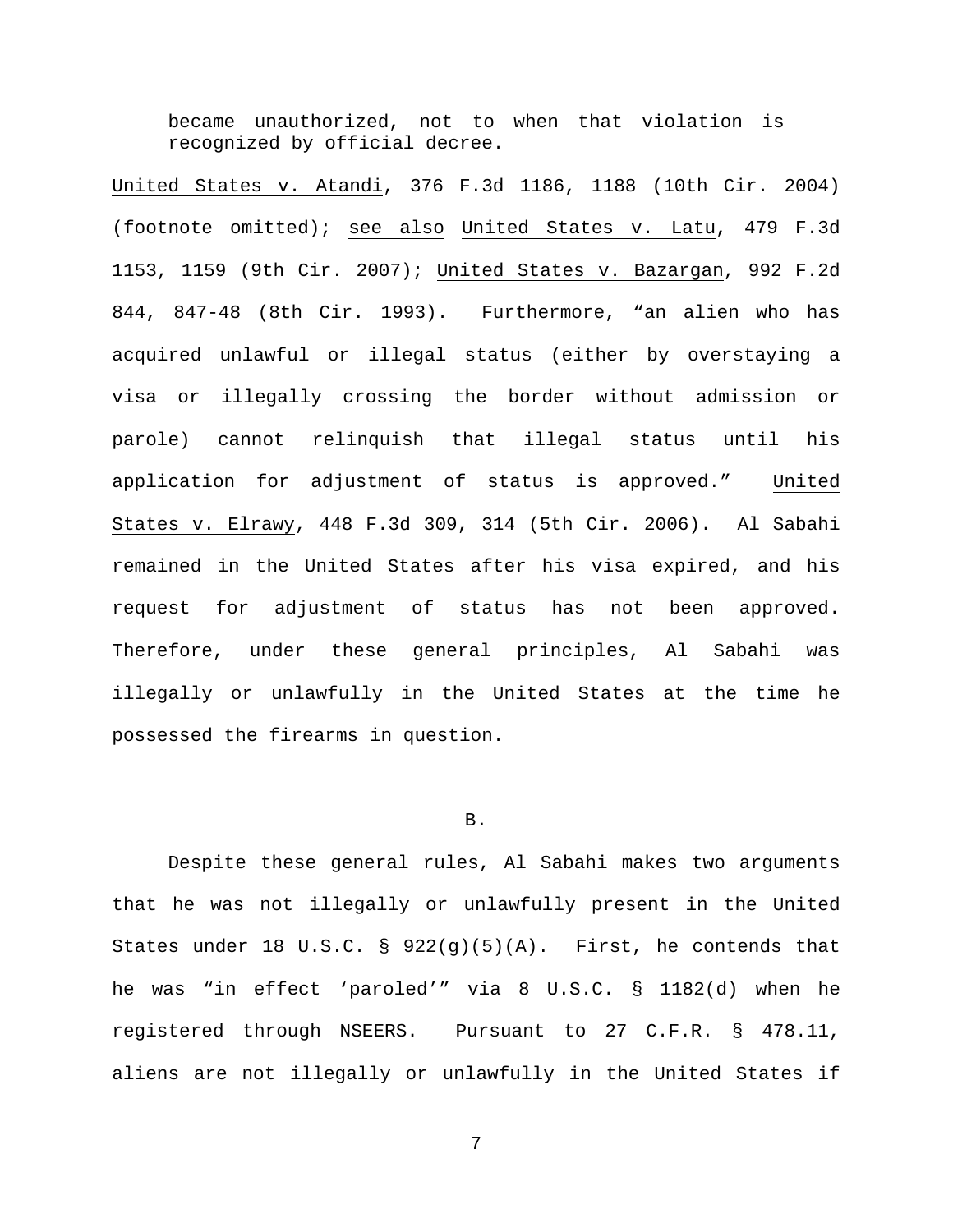they are in valid parole status. The U.S. Code provides that the Attorney General may parole aliens into the United States temporarily for "urgent humanitarian reasons or significant public benefit." 8 U.S.C. § 1182(d)(5)(A). In this case, however, the Attorney General did not take any action on Al Sabahi's behalf, and Al Sabahi does not identify any "urgent humanitarian reasons or significant public benefit" that warranted his parole. Furthermore, "parole is granted only to aliens who have not yet entered the United States," United States v. Anaya-Acosta, 629 F.3d 1091, 1094 (9th Cir. 2011) (per curiam), and Al Sabahi was already present in the United States when he complied with the NSEERS program. Therefore, Al Sabahi's argument that he was not illegally or unlawfully present in the United States because he was "in effect 'paroled'" fails.

Second, Al Sabahi argues that he was placed in "'limbo' or 'quasi' immigration status" when he filed his I-485 application for adjustment of his status. In support of this argument, Al Sabahi cites the Tenth Circuit's decision in United States v. Hernandez, 913 F.2d 1506 (10th Cir. 1990). In Hernandez, the Tenth Circuit held that the district court properly convicted the defendant under  $\S$  922(g)(5) because he purchased the gun in question before filing an amnesty application. Id. at 1514. The court explained in dicta that, "[h]ad [the defendant]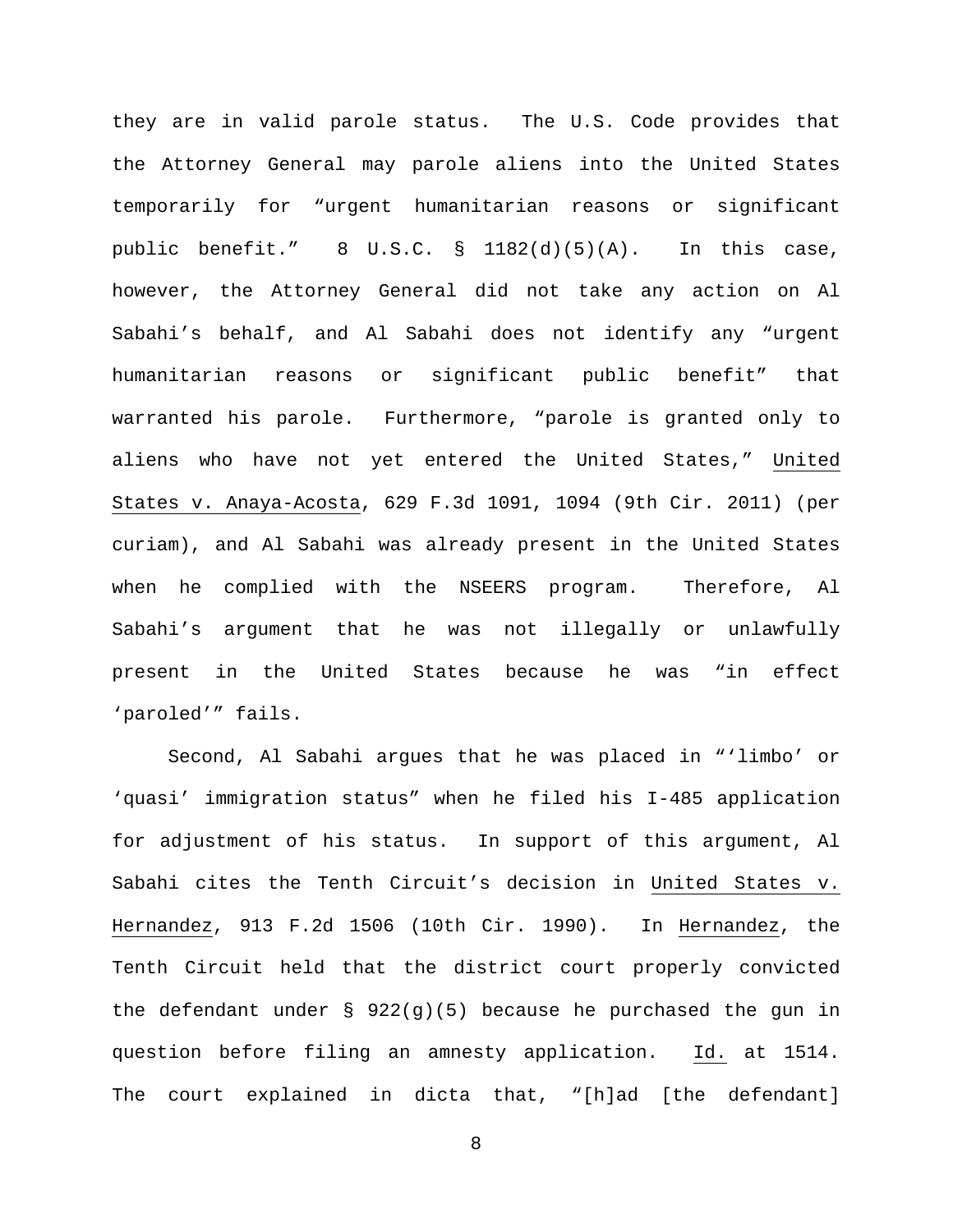received the pistol after filing his amnesty application, he would not have been illegally in the United States for purposes of § 922(g)(5)." Id. Relying on this language, Al Sabahi contends that he was not illegally present in the United States when he possessed the firearms at issue because he had filed his I-485 application. However, although some courts have favorably cited this dicta, see, e.g., United States v. Salman, 266 F. Supp. 2d 1367, 1374 (M.D. Fla. 2003), rev'd on other grounds, 378 F.3d 1266 (11th Cir. 2004), this Court has held "that the mere filing of an application for adjustment of status and receipt of an employment authorization card does not legalize the alien's presence in the United States, and it is still a crime, under  $\S$  922(g)(5), for that individual to possess a firearm," United States v. Cavillo-Rojas, Nos. 10-4033, 10- 4061, 10-4062, 10-4067, 10-4072, 2013 WL 563885, at \*10 (4th Cir. Feb. 15, 2013). Furthermore, many other courts have declined to interpret Hernandez to allow the result that Al Sabahi seeks, see Latu, 479 F.3d at 1157-58; Elrawy, 448 F.3d at 313-14 & n.6; Atandi, 376 F.3d at 1192 & n.12, and the Tenth Circuit itself has called Hernandez into doubt, see United States v. Ochoa-Colchado, 521 F.3d 1292, 1294-95 (10th Cir. 2008) ("[T]he greater weight of authority is of the view that the filing of an application for adjustment of status before an alien's possession of firearms does not alter the alien's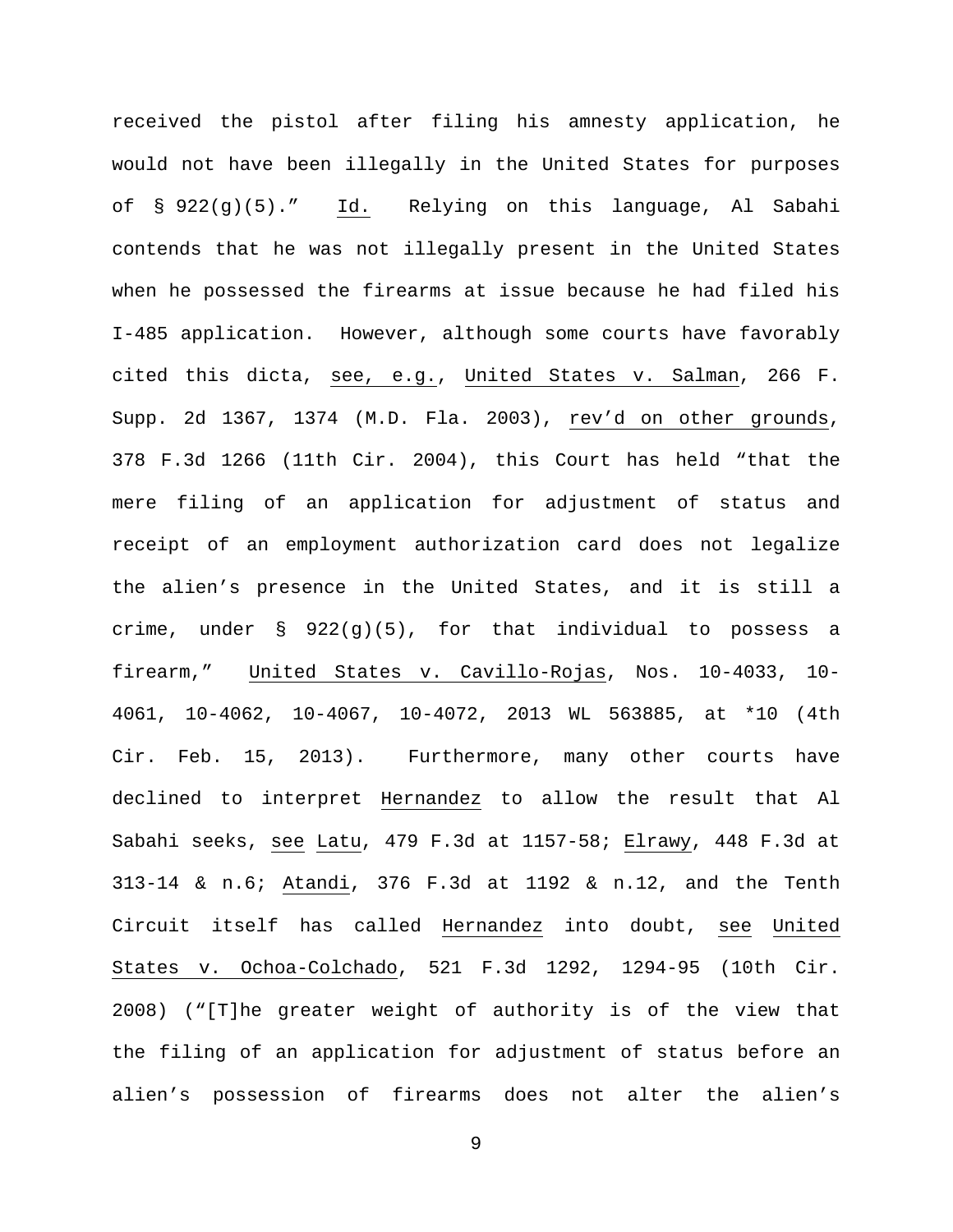status."). Because Al Sabahi's argument that he was not illegally in the United States due to his I-485 application lacks support, the pendency of this application does not alter our conclusion that Al Sabahi was illegally or unlawfully in the United States when he possessed the firearms in question.<sup>[\\*](#page-9-0)</sup>

C.

Next, Al Sabahi contends that the district court erred in allowing this case to proceed without waiting for an immigration judge to decide whether Al Sabahi was removable. As his only support for this proposition, Al Sabahi cites 8 U.S.C. § 1229a(a)(1), which states that "[a]n immigration judge shall conduct proceedings for deciding the inadmissibility or deportability of an alien." However, this provision does not divest district courts of the ability to decide whether aliens

<span id="page-9-0"></span> <sup>\*</sup> Al Sabahi also points to a 1999 Immigration and Naturalization Service memorandum to argue that his I-485 application affects whether he was illegally or unlawfully present in the United States. See Robert L. Bach, Executive Associate Commissioner, INS, Accepting Applications for Adjustment of Status Under Section 245(i) of the Immigration and<br>Nationality Act (April 14, 1999), available at (April 14, 1999), available at http://www.section245i.com/info/ins-04-14-99.html. Specifically, Al Sabahi contends that "the period of authorized stay continues during the period in which the application is denied and renewed in removal proceedings." However, this memorandum explicitly states that the period of authorized stay applies only with respect to an unrelated provision of the Immigration and<br>Nationality Act. See id. The memorandum consequently has no See id. The memorandum consequently has no bearing on the case at hand.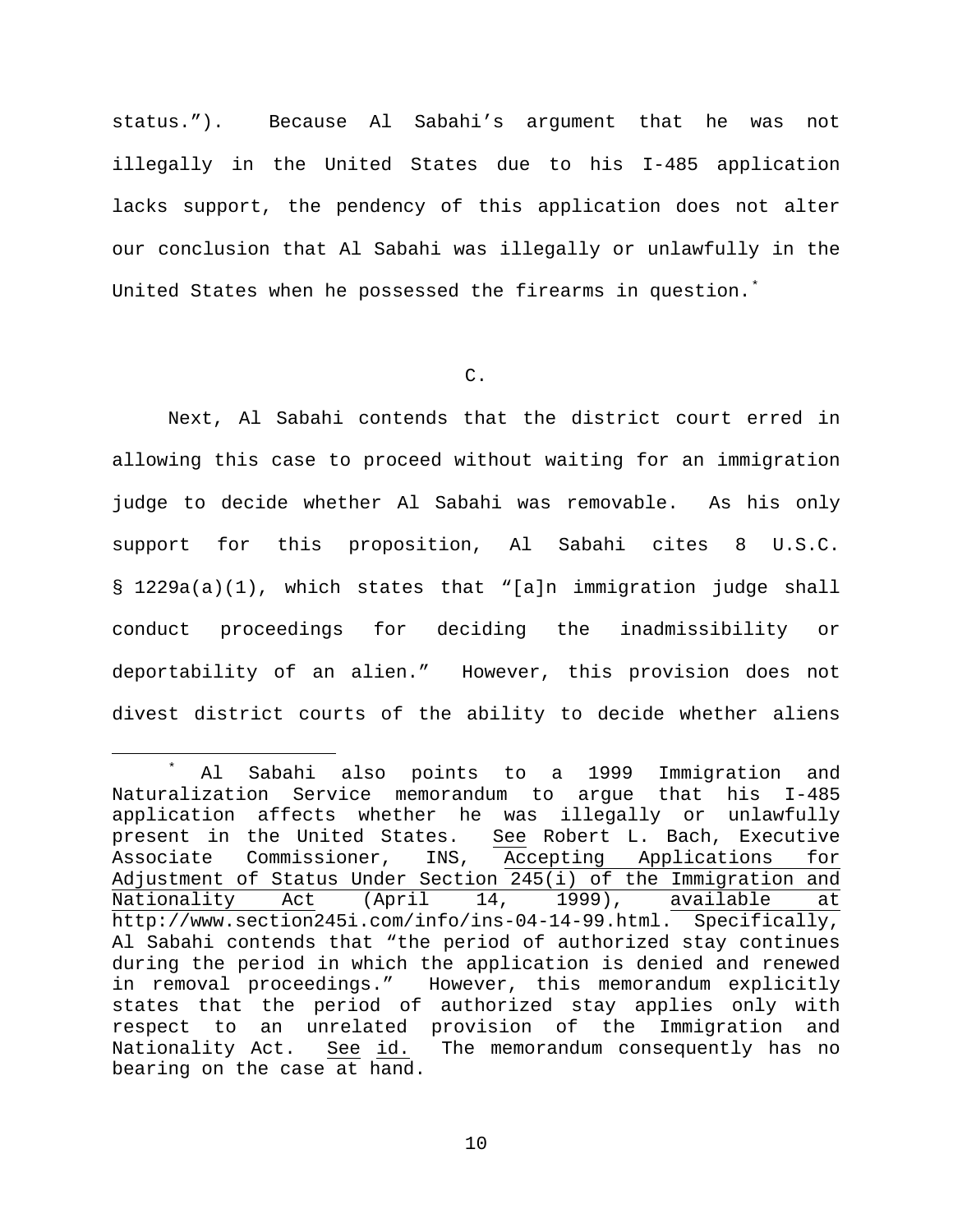are illegally or unlawfully present in the United States for the purposes of 18 U.S.C. § 922(g)(5)(A). See United States v. Bravo-Muzquiz, 412 F.3d 1052 (9th Cir. 2005) (considering whether the defendant was unlawfully present in the United States under  $\S$  922(g)(5)(A) even though his removal proceedings remained pending), superseded by statute on other grounds as recognized in Latu, 479 F.3d 1153. Al Sabahi's argument that the district court erred in moving forward with this case before an immigration judge determined his removability therefore lacks merit.

### III.

Al Sabahi next contends that the district court violated his Sixth Amendment confrontation right when it did not allow him to question government witness Thomas D. O'Connell about his pending I-485 application and participation in NSEERS. However, Al Sabahi does not clarify exactly how the district court violated his confrontation right. The district court allowed Al Sabahi's attorney to cross-examine O'Connell. See Davis v. Alaska, 415 U.S. 308, 316 (1974) ("Our cases construing the ([C]onfrontation) [C]lause hold that a primary interest secured by it is the right of cross-examination." (quoting Douglas v. Alabama, 380 U.S. 415, 418 (1965)) (internal quotation marks omitted)). When Al Sabahi's attorney sought to ask O'Connell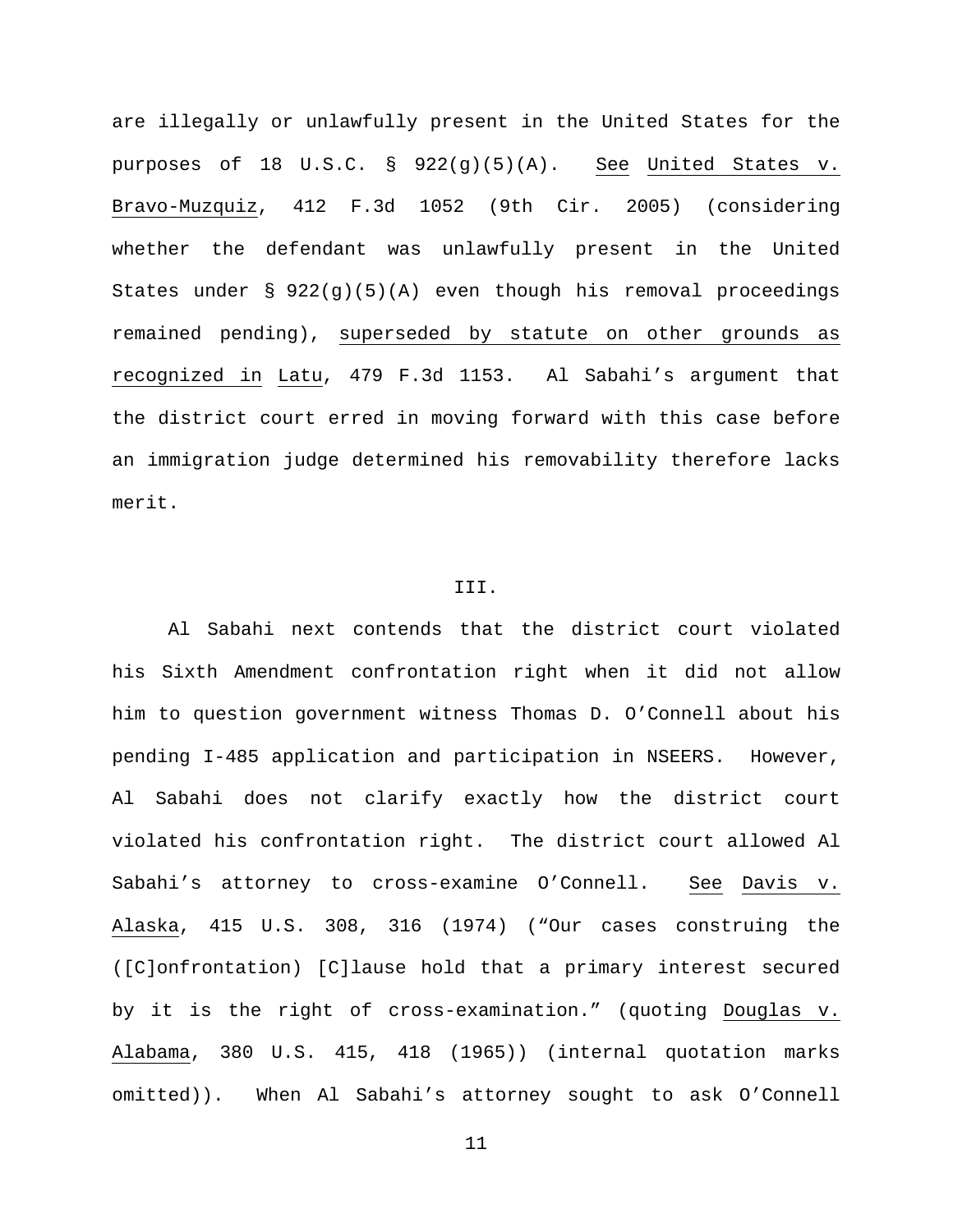about Al Sabahi's I-485 application and NSEERS registration, the court declined to permit this questioning on the basis that it was irrelevant. Because Al Sabahi has given no real reason why excluding this testimony violated his confrontation right and because he was permitted to cross-examine O'Connell, we decline to find any Sixth Amendment violation.

# IV.

Finally, Al Sabahi contends that the evidence was insufficient to support the jury's verdict in this case. "We must uphold a jury verdict if there is substantial evidence, viewed in the light most favorable to the [g]overnment, to support it." United States v. Cardwell, 433 F.3d 378, 390 (4th Cir. 2005). "Substantial evidence is that evidence which a 'reasonable finder of fact could accept as adequate and sufficient to support a conclusion of a defendant's guilt beyond a reasonable doubt.'" Id. (quoting United States v. Burgos, 94 F.3d 849, 862 (4th Cir. 1996) (en banc)). For the reasons below, we find that the evidence was sufficient to support the verdict in this case.

18 U.S.C. §§ 922(g)(5)(A) and 924(a)(2) criminalize the knowing possession of firearms or ammunition. Possession may be actual or constructive. See United States v. Scott, 424 F.3d 431, 435 (4th Cir. 2005). To establish actual possession, the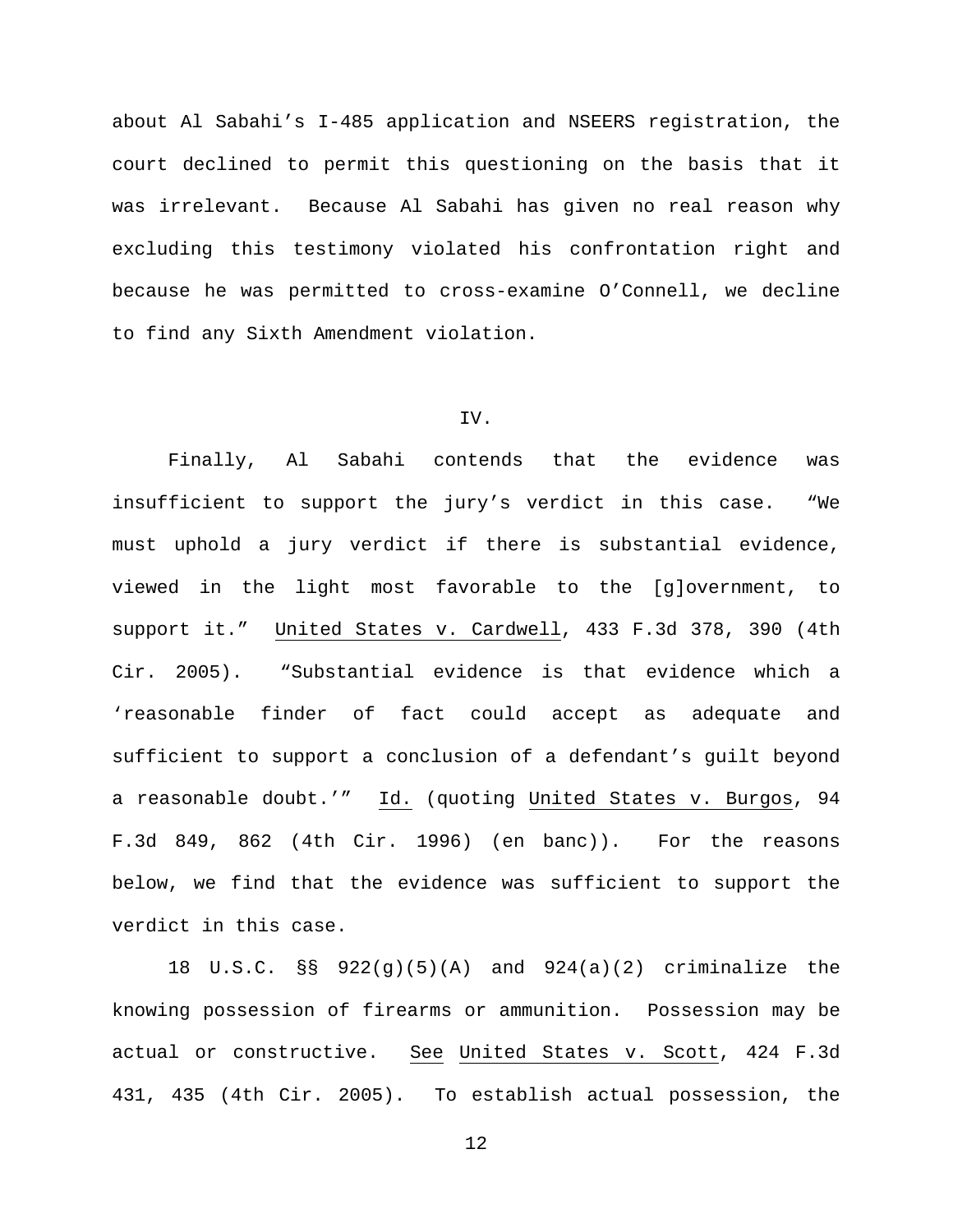government must prove that Al Sabahi "voluntarily and intentionally had physical possession of the firearm." Id. By contrast, the government can prove constructive possession by showing that Al Sabahi "intentionally exercised dominion and control over the firearm, or had the power and the intention to exercise dominion and control over the firearm." Id. at 436. The government can establish constructive possession by direct or circumstantial evidence. Burgos, 94 F.3d at 873.

With respect to Count One, the government proved that Al Sabahi actually possessed a .9-millimeter pistol on February 15, 2007, when Pepsi employee Jonathan Mosley attempted to remove a cooler from Scooters. Mosley and his supervisor, Donald Ferguson, both testified that they saw the gun on the counter, and Mosley identified Al Sabahi as the cashier working that day. Police Chief Mike Suggs confirmed that Al Sabahi had been accused of brandishing the pistol and stated that he had seen the weapon on prior occasions. Despite this testimony, Al Sabahi claims that the evidence was insufficient in light of a 911 report that the district court excluded under the rule against hearsay and Federal Rule of Evidence 403. Al Sabahi contends that the 911 report discredits Mosley's testimony because it indicates that Al Sabahi made the 911 call, which he would not have done if he possessed a gun. However, "where the evidence supports differing reasonable interpretations, the jury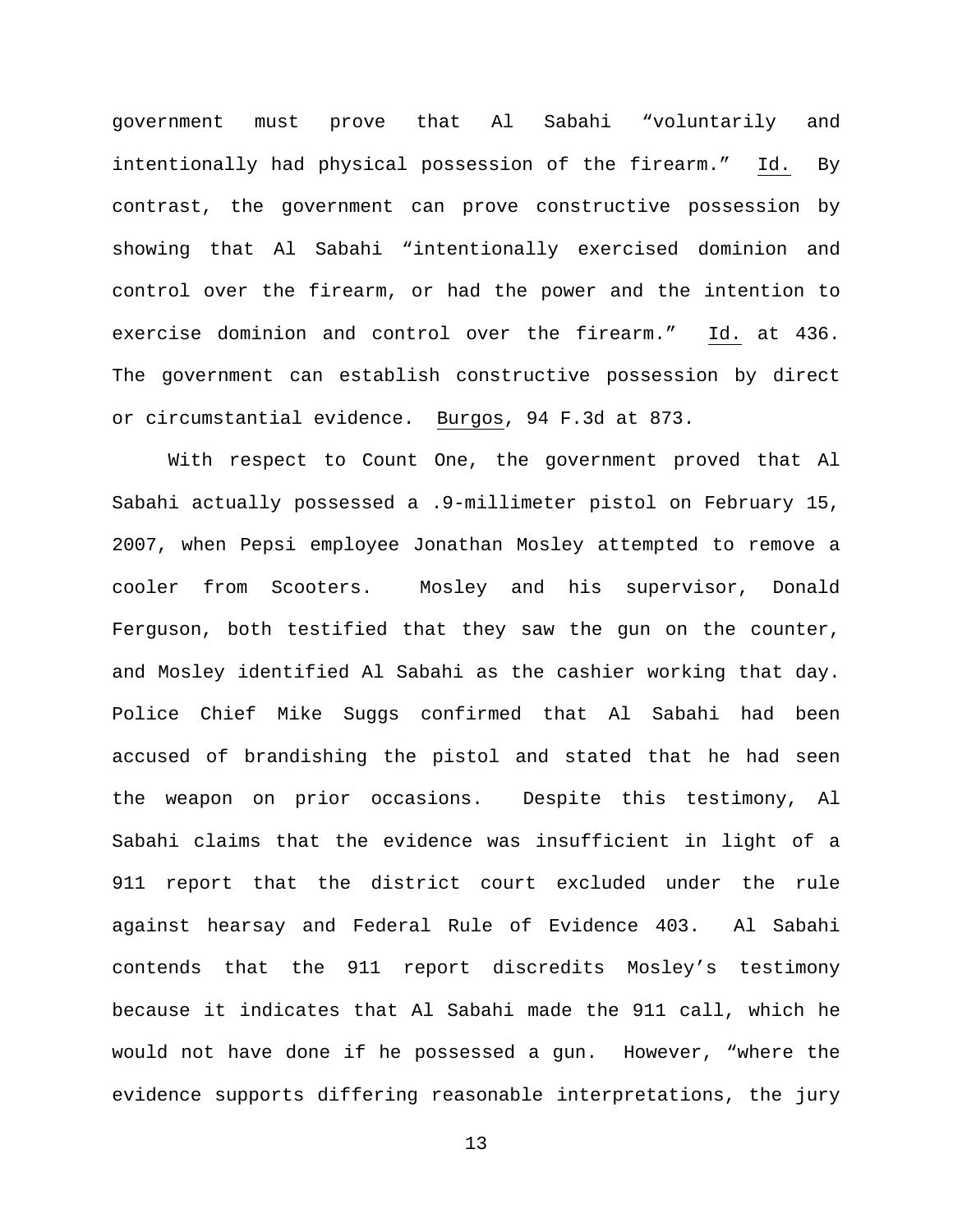will decide which interpretation to accept." United States v. Moye, 454 F.3d 390, 394 (4th Cir. 2006). In light of the overwhelming evidence that Al Sabahi possessed the .9-millimeter pistol during his confrontation with Mosley, the jury's decision to accept the government's interpretation of the evidence was certainly reasonable, even assuming for the sake of argument that the district court erred in excluding the 911 report. Therefore, considered in the light most favorable to the government, the evidence was sufficient to prove that Al Sabahi possessed the firearm in question on February 15, 2007.

Regarding Count Two, the government proved that Al Sabahi constructively possessed a .9-millimeter pistol while he drove a gold Toyota Camry on March 18, 2007. Suggs testified that he knew Al Sabahi sometimes carried the gun while he drove and that he had warned him not to do so. During a traffic stop, Suggs looked inside the vehicle and saw a pistol grip extending from under the car's seat. Suggs recognized the firearm as the gun from Scooters. The government also produced considerable evidence that Al Sabahi typically possessed the gold Camry that he was driving on March 18, although Saleh owned the vehicle. In support of his argument that this evidence was insufficient to support the verdict, Al Sabahi relies on Saleh's crossexamination, during which Saleh stated that Al Sabahi did not know that the gun was in the car and that he did not see Al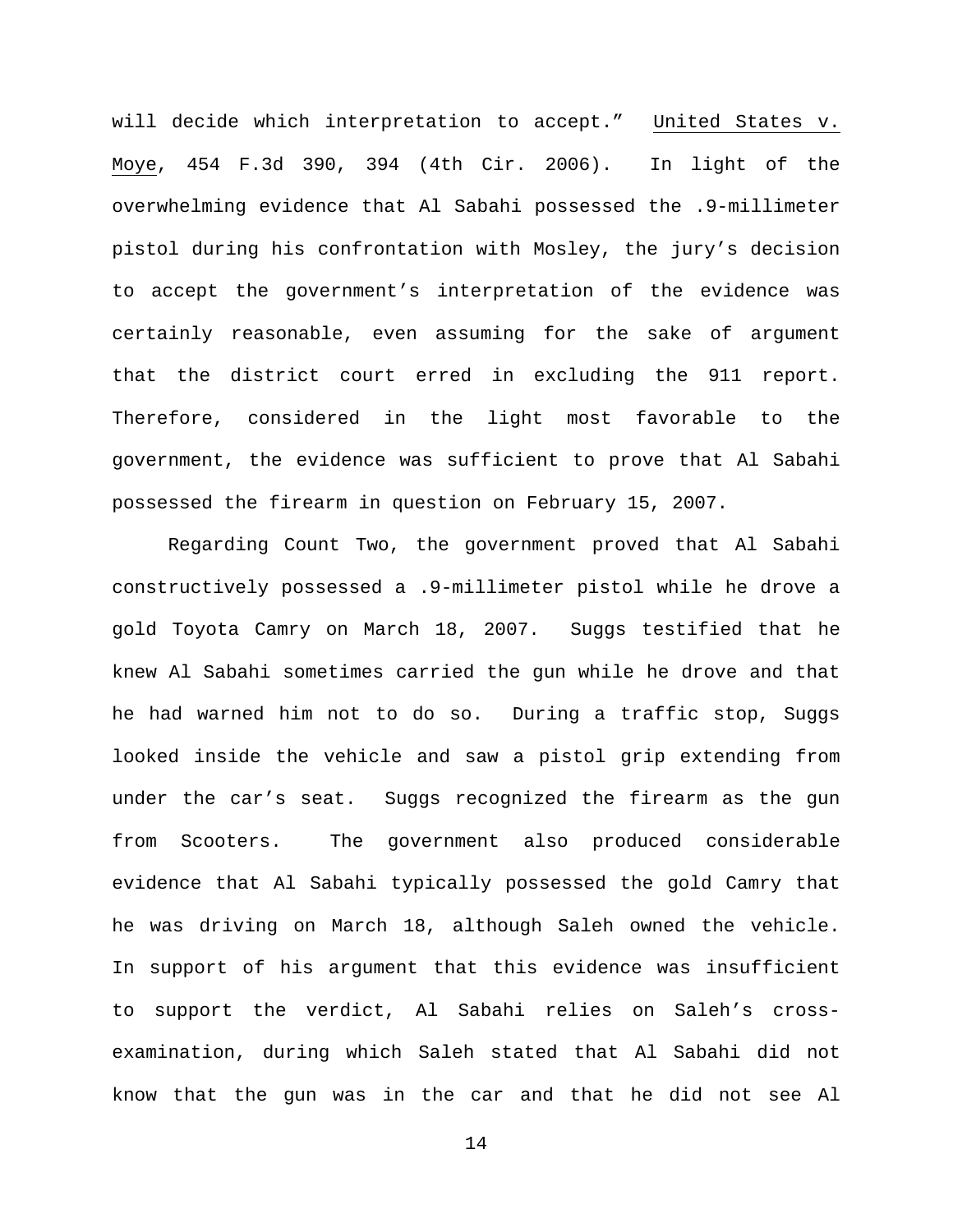Sabahi remove the gun from Scooters. However, the fact that Saleh did not see Al Sabahi take the gun does not indicate that Al Sabahi did not remove it without Saleh's knowledge. Furthermore, Saleh's testimony that Al Sabahi did not know the gun was in the vehicle simply contradicts Suggs's statement that Al Sabahi often carried the gun in the car and the testimony that Al Sabahi typically maintained control of the Camry. We must "assume that the jury resolved all contradictions in the testimony in favor of the government." Moye, 454 F.3d at 394. Applying this principle, we hold that the evidence was sufficient to find that Al Sabahi possessed the .9-millimeter pistol on March 18, 2007.

With respect to Count Three, the government proved that Al Sabahi actually possessed a firearm on May 9, 2007, when he purchased a .380-caliber handgun from Ronald Lee. Lee testified that he went to Scooters to sell the gun to Saleh but that Al Sabahi took cash from the register and purchased the firearm. The government also produced the receipt that Lee had made out to Al Sabahi. Although Al Sabahi correctly points out that other receipts show that Lee sold the firearm to Saleh, Saleh testified that he asked Lee to rewrite the receipt because Al Sabahi was an illegal alien who could not lawfully purchase a gun. Once again, we must favor the jury's interpretation of the evidence as long as that interpretation is reasonable. See